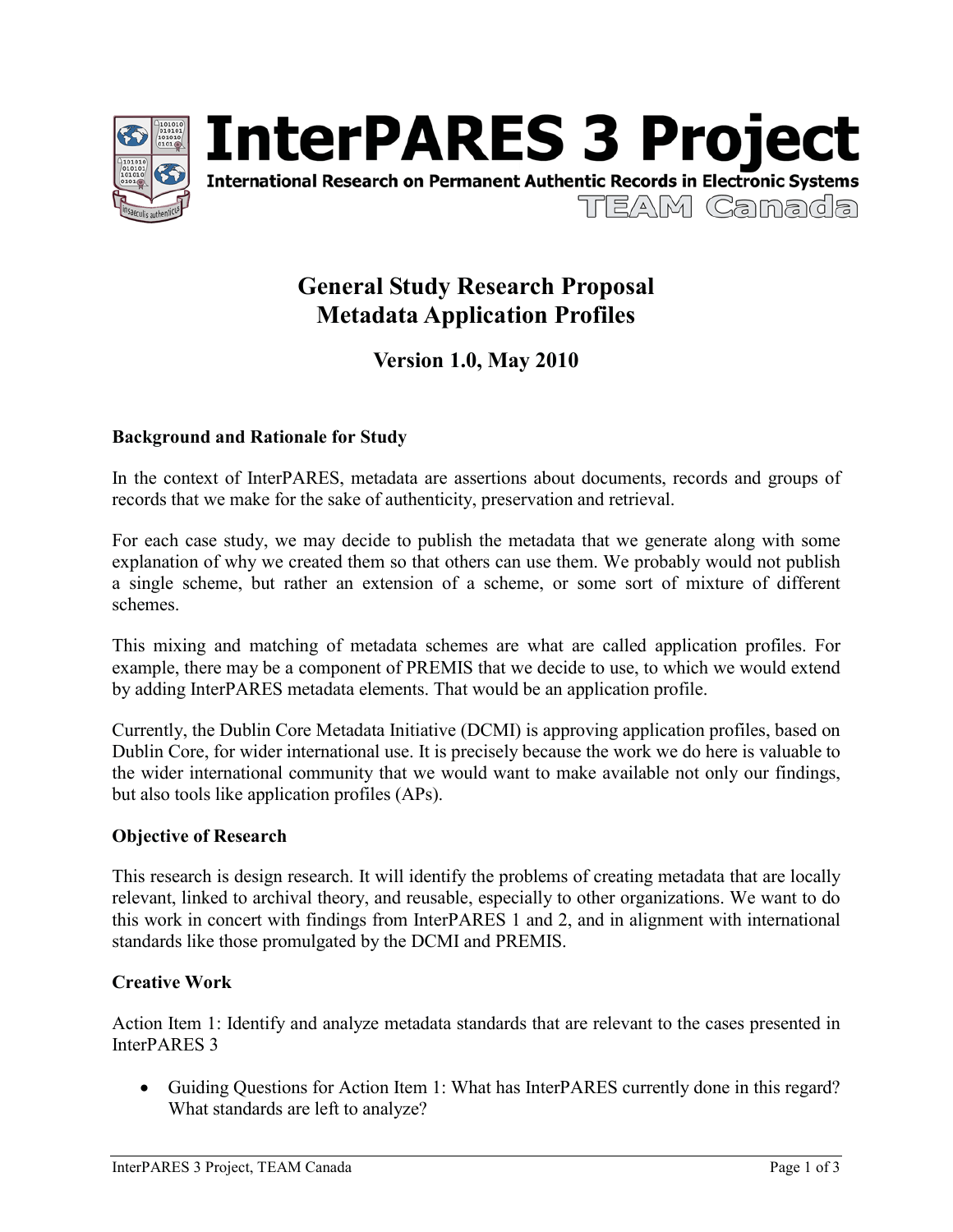Action Item 2: Assess needs of these cases in relation to extant metadata

• Guiding Questions for Action Item 2: Are their needs not being met by one standard? Would a combination of standards be more useful for their purposes?

Action Item 3: Design a single application profile that will match the needs assessment of the cases in InterPARES 3

• Guiding Question for Action Item 3: What is the state of the art of application profile design?

#### **Methodology of Research**

As design research, we will: (1) establish the desired outcome for metadata schema for the cases in InterPARES 3; (2) following the Singapore Framework (the DCMI's methodology for creating application profiles), construct an IP3 application profile; and (3) vet this with stakeholders, researchers, and the DCMI community.

#### **Plan of Action – two options one for research one as a class at UBC**

| <b>Activities</b>                              | <b>Target Dates</b>                |
|------------------------------------------------|------------------------------------|
| <b>Option 1 - Research</b>                     |                                    |
| 1. Present research proposal                   | TEAM Canada Plenary, May 2010      |
| 2. Identify metadata standards                 | Online, June, 2010                 |
| 3. Case studies needs assessment               | Vancouver, August 2010             |
| 4. Draft application profile                   | Vancouver, October 2010            |
| 5. Present draft application profile           | TEAM Canada Plenary, November 2010 |
| <b>Option 2 – Teaching and Learning</b>        |                                    |
| 1. Present research proposal                   | TEAM Canada Plenary, May 2010      |
| 2. Carry out all three actions in a UBC course | Vancouver, Fall, 2010              |
| 3. Present application profile                 | TEAM Canada Plenary, November 2010 |
| 4. Vet application profile                     | Winter, 2010                       |
| 5. Present final application profile           | TEAM Canada Plenary, May 2011      |

#### **Research Team**

*Option 1* Lead investigator: Joe Tennis Co-investigator: Sherry Xie (PREMIS expertise) Research Assistant(s): To be assigned

*Option 2* Lead investigator: Joe Tennis Co-investigator: Sherry Xie (PREMIS expertise) Students enrolled in course at UBC